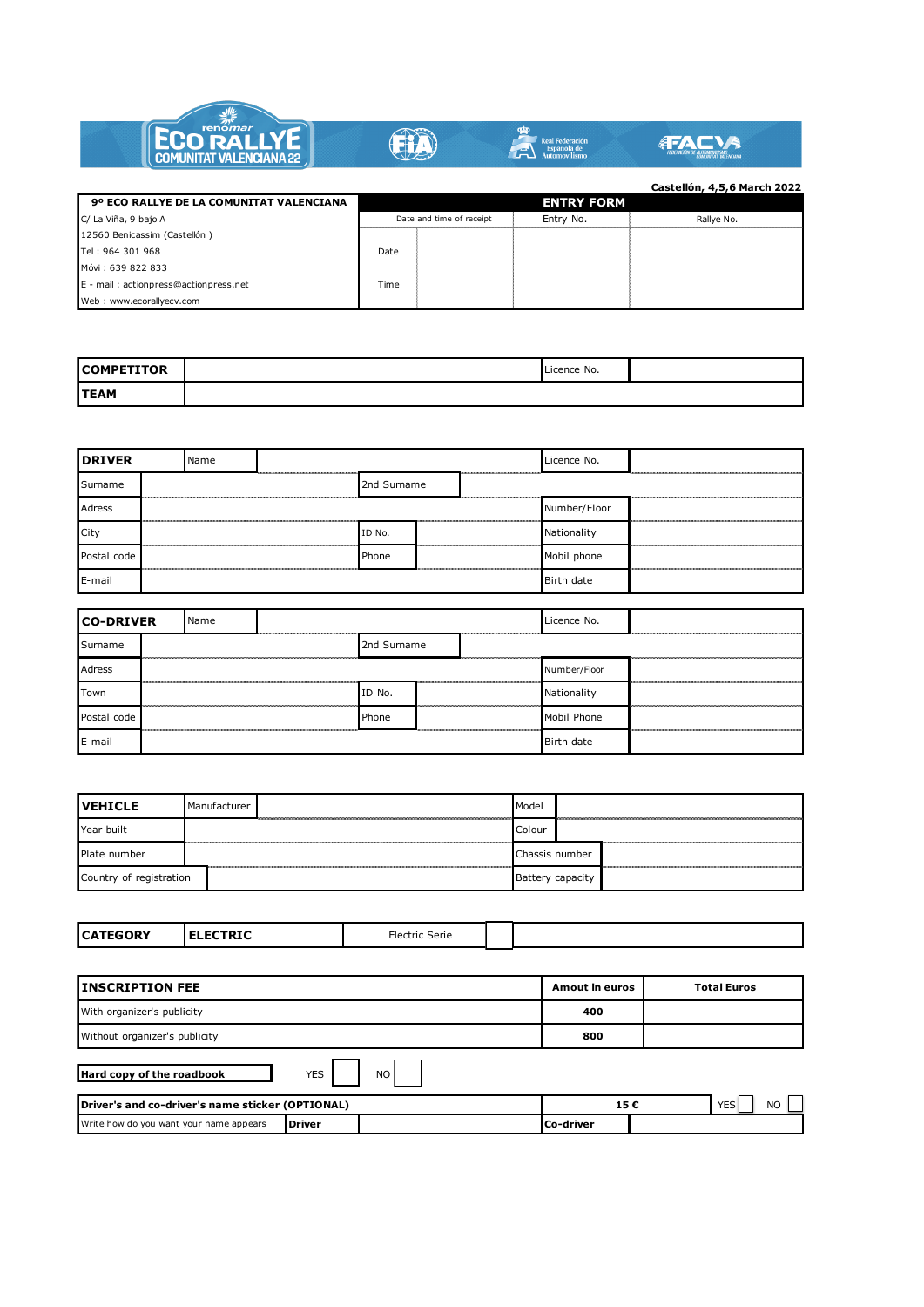*IMPORTANT NOTE: The following list offers you a selection of accomodations during the eco rally. Please, select your option and we make a reservation for yourself. You will made the final payment directly in your selected accomodation.* 

**Hotel Cardenal Ram, Costera de la Suner, 1. 12300 Morella (3 stars) www.hotelcardenalram.com**

| <b>DESCRIPTION</b>                  | Fee | Rooms | <b>Total</b> |
|-------------------------------------|-----|-------|--------------|
| Twin room, Wednesday 2nd of March   | 82€ |       |              |
| Twin room, Thursday 3rd of March    | 82€ |       |              |
| Single room, Wednesday 2nd of March | 60€ |       |              |
| Single room, Thursday 3rd of March  | 60€ |       |              |

**Hotel Rey Don Jaime, C/ de Joan Giner, 6. 12300 Morella (3 stars) www.reydonjaimemorella.com**

| <b>IDESCRIPTION</b>                 | Fee | Rooms | <b>Total</b> |
|-------------------------------------|-----|-------|--------------|
| Twin room, Wednesday 2nd of March   | 70€ |       |              |
| Twin room, Thursday 3rd of March    | 70€ |       |              |
| Single room, Wednesday 2nd of March | 53€ |       |              |
| Single room, Thursday 3rd of March  | 53€ |       |              |

**Hotel Doña Lola , c/ Lucena, 3 . 12003 Castellón (3 stars) www.hoteldonalola.es**

| <b>IDESCRIPTION</b>                | Fee  | Rooms | <b>Total</b> |
|------------------------------------|------|-------|--------------|
| Twin room, Friday 4th of March     | 60€  |       |              |
| Twin room, Saturday 5th of March   | 60 € |       |              |
| Twin room, Sunday 6th of March     | 60€  |       |              |
| Single room, Friday 4th of March   | 55€  |       |              |
| Single room, Saturday 5th of March | 55€  |       |              |
| Single room, Sunday 6th of March   | 55€  |       |              |

**Hotel Luz Castellón, c/ Pintor Oliet, 3 . 12006 Castellón (4 stars) www.hotelluz.com**

| <b>IDESCRIPTION</b>                | Precio | Rooms | Total |
|------------------------------------|--------|-------|-------|
| Twin room, Friday 4th of March     | 67 €   |       |       |
| Twin room, Saturday 5th of March   | 67 €   |       |       |
| Twin room, Sunday 6th of March     | 67 €   |       |       |
| Single room, Friday 4th of March   | 62 €   |       |       |
| Single room, Saturday 5th of March | 62 €   |       |       |
| Single room, Sunday 6th of March   | 62€    |       |       |

| <b>IPERMISSION OF PARTICIPATION</b> |           | Amount | Total |
|-------------------------------------|-----------|--------|-------|
| Permission of participation to      | Driver    | 40€    |       |
| participants without licence        | Co-driver | 40€    |       |

| <b>BILLING FEE</b> |                     |  |  |
|--------------------|---------------------|--|--|
| <b>Billing fee</b> | Taxpayer's code No. |  |  |
| <b>Adress</b>      | <b>Postal code</b>  |  |  |
| <b>City</b>        |                     |  |  |
| Province           | <b>Country</b>      |  |  |

 **BIC : BSABESBB IBAN: ES73 0081 4325 0500 0123 7428 Total payment amount to Club de Automovilismo Action Press : SABADELL C/C : ES73 0081 4325 0500 0123 7428**